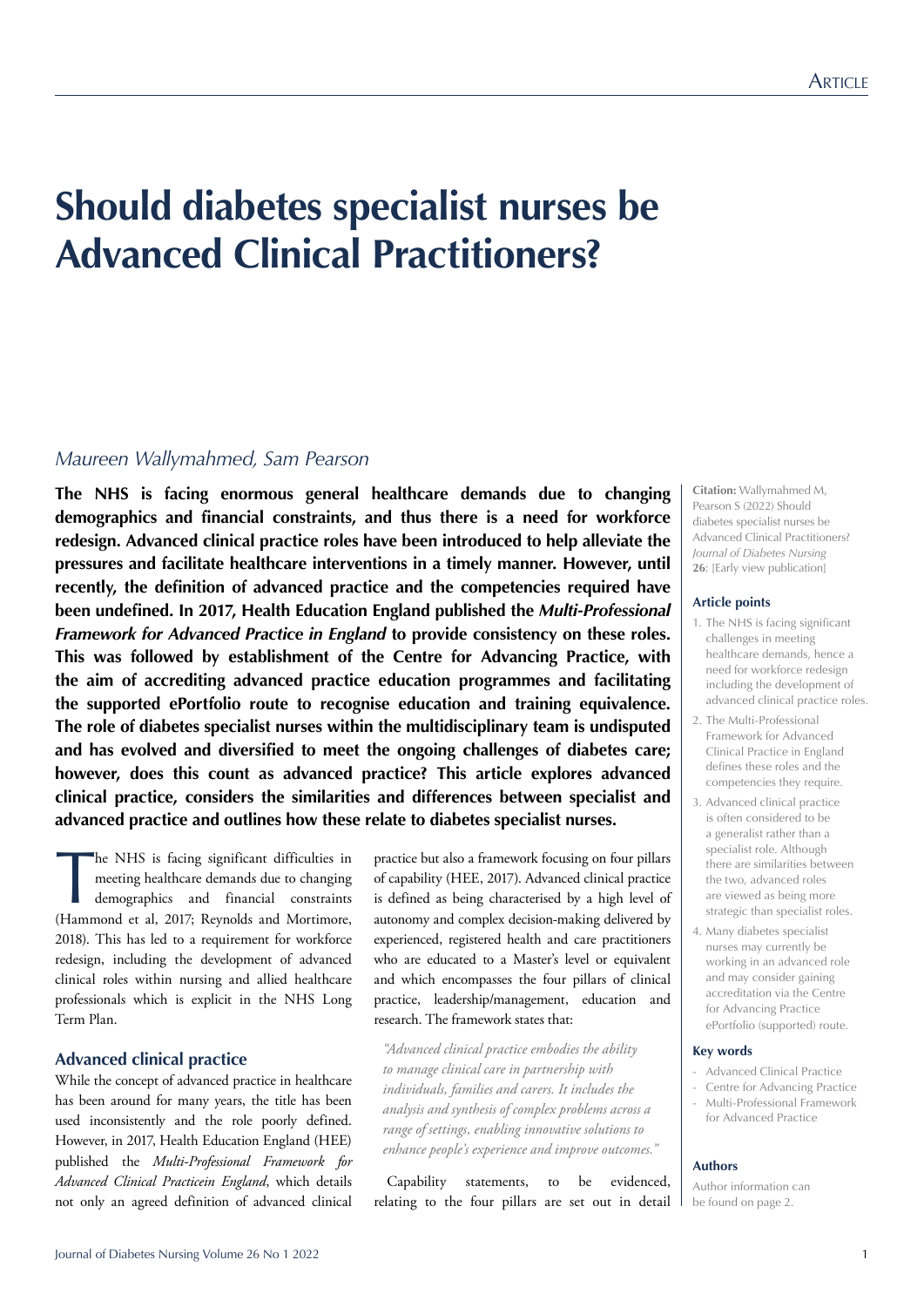

**Read more online**

# **Delivery of diabetes care in the Primary Care Network structure: A guideline**

Introducing a new guide, Best Practice in the Delivery of Diabetes Care in the Primary Care Network.

*Journal of Diabetes Nursing*  **25**: JDN182

[Click here to access](https://diabetesonthenet.com/Journal-diabetes-nursing/delivery-diabetes-care-primary-care-network-structure-guideline-jdn/)

# **Authors**

Maureen Wallymahmed, Senior Lecturer in Advanced Clinical Practice, and Non-Medical Prescribing Programme Lead; Sam Pearson, Senior Lecturer in Pharmacy Practice, and Non-Medical Prescribing Programme Lead, both at Edge Hill University.

(with 11 capability statements each for clinical practice and leadership/management, and eight statements each for education and research). The framework relates not only to nurses but also to other healthcare professionals such as Health and Care Professional Council (HCPC) registrants; for example, physiotherapists. All must evidence the same level of capability regardless of discipline. The Royal College of Nursing (RCN, 2018) mirrors these sentiments in relation to the four pillars and a Master's level education but also includes the need for a prescribing qualification, which HEE states may not be required as, currently, not all disciplines are legally authorised to have Non-Medical Prescribing qualifications.

Advanced Clinical Practitioners (ACPs) have been shown to have a positive impact on the patient experience in terms of reducing length of stay, continuity of care, timely access to treatment and increased patient satisfaction (Williams, 2007; Pearce and Breen, 2018). In addition, ACPs report increased job satisfaction and career progression (Hooks and Walker, 2020).

Both the NHS Long Term Plan (NHS, 2019) and the Multi-Professional Framework (HEE, 2017) acknowledge that ACPs are central to transforming the workforce and service delivery to meet healthcare needs. This raises the question of how this will impact on nurses working in senior clinical roles in specialities such as diabetes.

#### **Diabetes**

Similar challenges are evident in the delivery of diabetes care, for which inpatient staffing deficiencies are common and Diabetes Specialist Nurse (DSN) posts remain unfilled (NHS Digital, 2020, Hicks and James, 2020; [Bossman et al, 2021](https://diabetesonthenet.com/Journal-diabetes-nursing/the-impact-of-the-covid-19-pandemic-on-disn-workforce)).

Diabetes is a common long-term condition, affecting approximately 3.9 million people in the UK and with an additional estimated 1 million people who are currently undiagnosed (Diabetes UK, 2021). Its prevalence is predicted to increase to 5.5 million by 2030. Life expectancy is reduced with this condition and it is estimated that people with type 2 diabetes are 50% more likely to die prematurely that those without diabetes. Approximately 10% of the NHS budget is spent on diabetes, with the greatest personal and financial burden being due to complications. In addition, approximately one in six hospital beds are occupied by a person with diabetes and, worryingly, almost one third of inpatients with diabetes experience at least one medication or management error during their hospital stay (NHS Digital, 2020).

All of this supports the need for high-quality diabetes care delivered by skilled and knowledgeable staff. The aim of diabetes care is to improve patient outcomes by providing evidence-based care to optimise glycaemic control and reduce vascular risk factors, thereby reducing the burden of diabetes on the individual and the NHS. This is not without its challenges and it requires a patient-focused, multidisciplinary approach. The role of the DSN within the multidisciplinary team is undisputed, and the role has evolved and diversified to meet the shifting challenges of diabetes care.

The majority of DSNs work exclusively in diabetes care; they work across a variety of settings and may specialise in specific areas of diabetes care, such as inpatients, insulin pumps and structured education. A recent audit of 1872 nurses indicated that DSNs are employed under a wide variety of job titles (117), not all of which include the word specialist (Hicks and James, 2020). The authors acknowledge the confusion that this can cause for both patients and other healthcare professionals, and this may become more confusing as other roles such as ACPs become more commonplace.

The NHS Long Term Plan acknowledges the importance of growing the workforce and expanding the scope of practice of current staff. This is particularly important for a long-term condition such as diabetes, not only in light of the rising incidence and cost implications but also because of the skills needed to manage these patients effectively, considering the array of possible complications and comorbidities. This provides an additional challenge to nurses working in diabetes, many of whom currently could be considered to be working in advanced roles.

# **Specialist versus advanced roles**

It may be beneficial to consider the difference between specialist and advanced practice and the concept of specialist advanced practice. To do this, it is useful to briefly reflect on the history of the DSN role. DSNs have been around since the 1950s, with the original focus being on education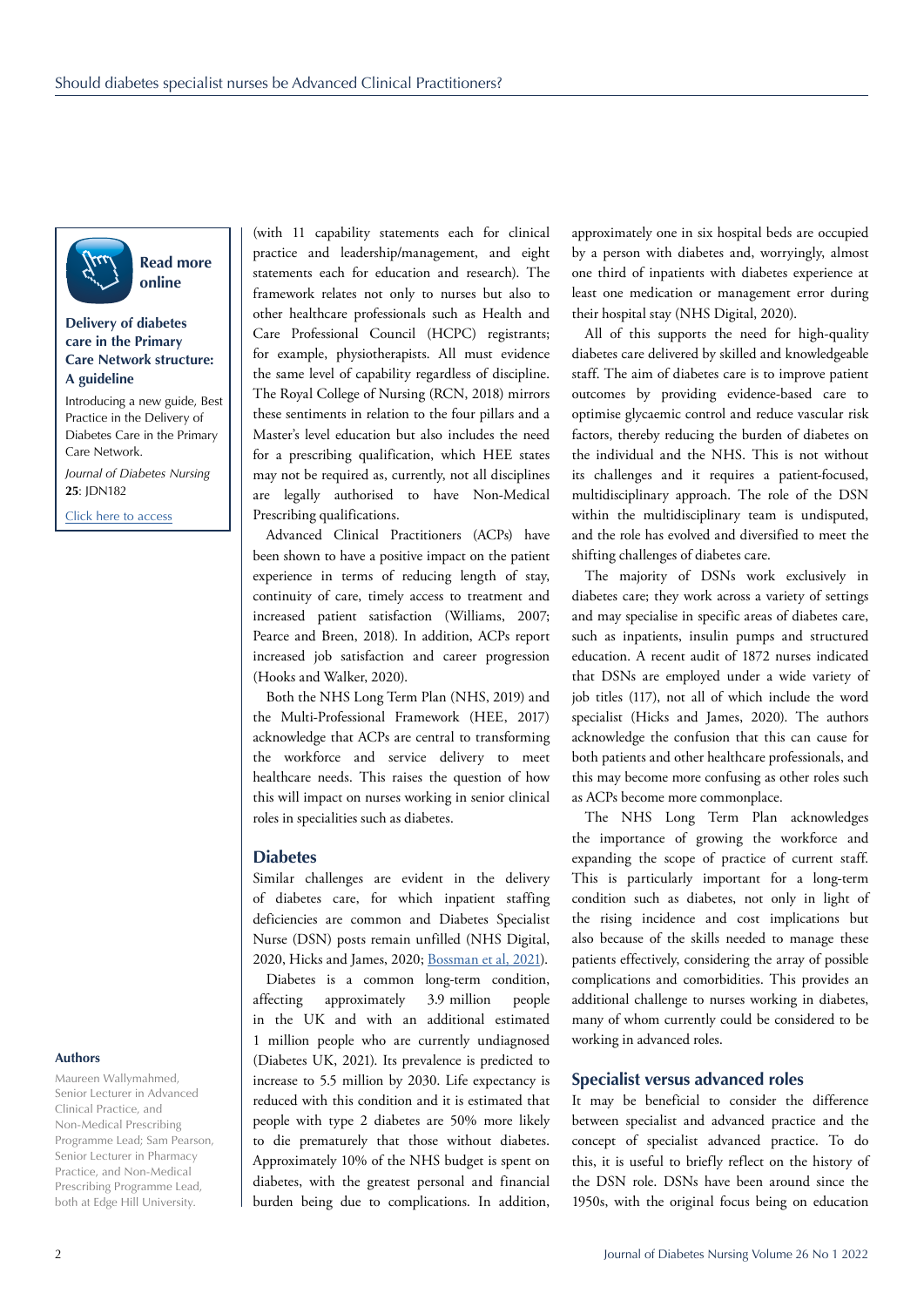(Walker, 1953). The 1980s witnessed a marked rise in clinical specialism in many areas of nursing, the main impetus in diabetes being the changeover to U100 insulin (from the earlier 40 units/mL and 80 units/mL preparations), followed by home insulin starts and the introduction of home blood glucose monitoring.

At this time, such roles were considered to be specialist; however, now they are often carried out by other members of the healthcare team, thereby facilitating DSNs to move into more complex areas of diabetes care, such as global risk factor management or initiation and management of insulin pump therapy (Wallymahmed et al, 2011; Hicks and James, 2020). This mirrors the concept of workforce development and advancing practice whereby DSNs are developing new competencies, enabling then to take on roles previously considered to be the remit of medical staff, and thereby demonstrating the dynamic nature of not only the DSN role but healthcare in general. This is reflected in Benner's (1984) model of expertise, assessing competence and professional growth from novice to expert. However, it has been suggested that the transformation of nursing practice has been so vast that Benner's model does not accurately represent roles such as advanced practice and consultancy, and that two additional levels of practice – advanced expert and international influencer – should be added (Mortimore et al, 2021). This will reflect not simply expanded or extended roles but the autonomous clinical decision-making expected of advanced practitioners. Many DSNs will currently be progressing through Benner's five levels of practice advancement, which are echoed in the *Competency Framework for Adult Diabetes Nursing* (TREND Diabetes, 2021). Interestingly, this framework includes an overarching statement for nurse consultants acknowledging the expert clinical role and emphasising the strategic/research/servicedevelopment role, which is in keeping with the views of Mortimore and colleagues.

So, are specialist nurses working to an advanced level? Pearce and Breen (2018) suggest that there are distinct differences in the roles of ACPs and specialist nurses, whereby ACPs use critical thinking, complex reasoning and analysis to inform assessment and decision-making. They refer to the example of nurse-led clinics where, for ACPs, the

patient's pathway is devoid of medical intervention and is managed entirely by the ACP, whereas nurse specialists may undertake clinics to support specific aspects of the pathway. In relation to diabetes, this may include structured education and support with insulin and GLP-1 receptor agonist starts, while the ultimate responsibility for the patient's pathway lies with medical staff. This view, although agreed by Mortimore et al (2021), is of course a generalisation and it must be acknowledged that the roles of DSNs vary considerably; nonetheless, it is food for thought.

It is speculated that the ACP role is better suited to generalist practice than specialist practice. The rationale behind this is that patients present with a variety of undiagnosed conditions; therefore, a generic higher level of expertise rather than highly specialised expertise is required (Hooks and Walker, 2020). This was borne out in a recent study, in which participants considered the ACP to be a broad, generalist role rather than a specialist one (Hooks and Walker, 2020). These views may be influenced by the well-established roles of specialist nurses, suggesting that advanced roles are not needed. In addition, there is the debate around extended roles, involving practitioners taking on roles traditionally seen as beyond their scope of practice, versus advanced roles, which require education at Master's level or above (Imison et al, 2016). However, at times, there appears to be a blurring of what is an extended and an advanced role. A recent systematic review reported similarities in the role of the specialist nurse and ACP in areas of patient care, leadership and education; however, ACPs were more likely to demonstrate strategic leadership roles (Cooper et al, 2019). Again, there was a focus on specialist nurses working within one specialty, whereas ACPs were more likely to be educated to a Master's level and to work in generalist areas.

There is a paucity of literature exploring the transition from specialist nursing to advanced practice, although one paper, relating to the gastrointestinal consequences of cancer treatment, suggests the focus should be on the development of advanced practice clinical skills and role relationships, and that this requires local support strategies (Gee et al, 2018). In addition, Fowler (2021) makes the case for an ACP team, led by a



# **The role of practice-based clinical pharmacists in caring for people with diabetes in general practice: A case study**

How enhancing the skills of a pharmacist improved diabetes care at one practice.

*Diabetes & Primary Care* **22**: 151–5

[Click here to access](https://diabetesonthenet.com/diabetes-primary-care/role-practice-based-clinical-pharmacists-caring-people-diabetes-general-practice-case-study/)